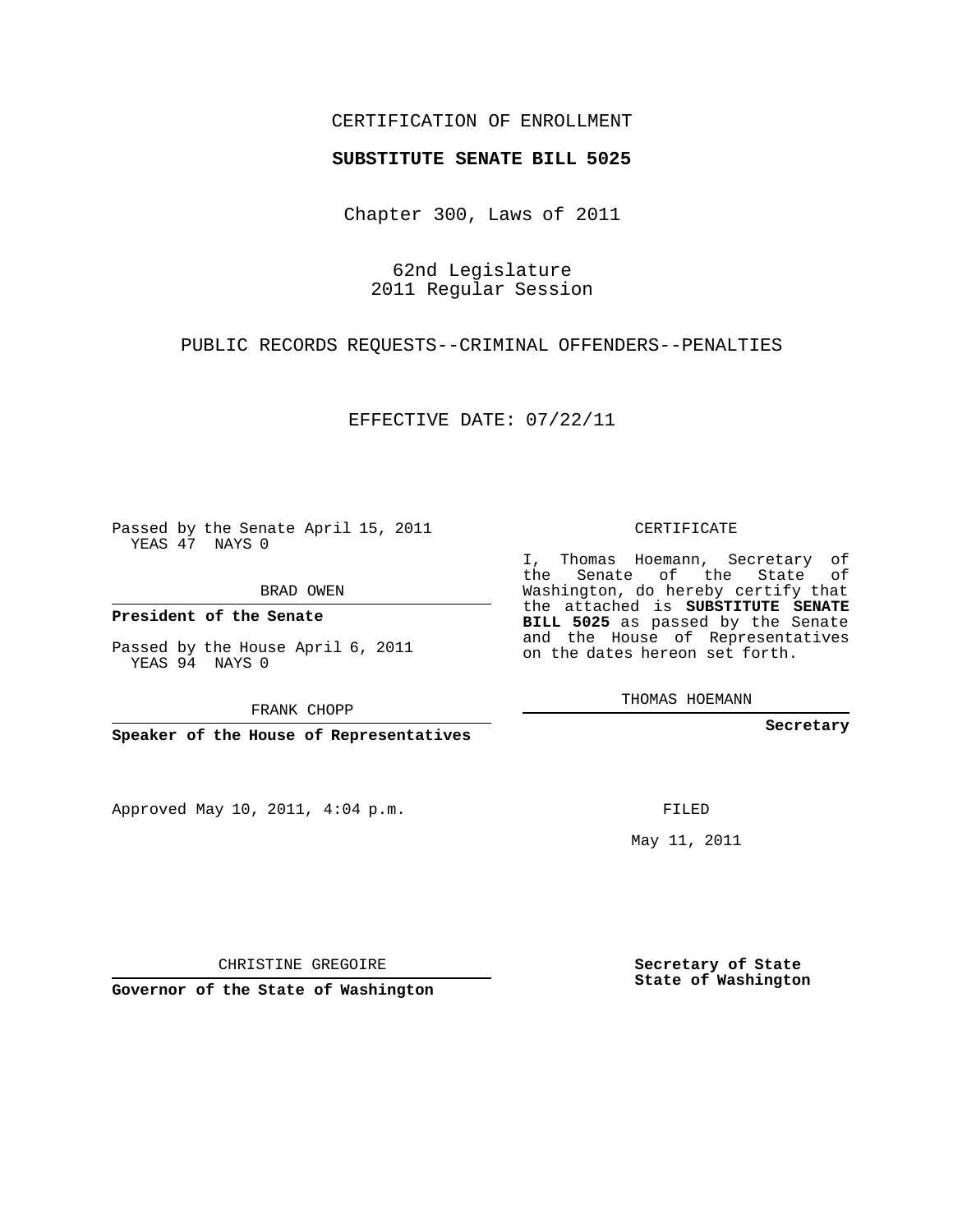# **SUBSTITUTE SENATE BILL 5025** \_\_\_\_\_\_\_\_\_\_\_\_\_\_\_\_\_\_\_\_\_\_\_\_\_\_\_\_\_\_\_\_\_\_\_\_\_\_\_\_\_\_\_\_\_

\_\_\_\_\_\_\_\_\_\_\_\_\_\_\_\_\_\_\_\_\_\_\_\_\_\_\_\_\_\_\_\_\_\_\_\_\_\_\_\_\_\_\_\_\_

### AS AMENDED BY THE HOUSE

Passed Legislature - 2011 Regular Session

## **State of Washington 62nd Legislature 2011 Regular Session**

**By** Senate Human Services & Corrections (originally sponsored by Senators Hargrove, Becker, Sheldon, Litzow, Haugen, Carrell, White, King, Honeyford, Shin, Kilmer, Regala, Parlette, Conway, Tom, Rockefeller, Roach, and Holmquist Newbry; by request of Attorney General)

READ FIRST TIME 02/08/11.

 1 AN ACT Relating to making requests by or on behalf of an inmate 2 under the public records act ineligible for penalties; amending RCW 3 42.56.565; and creating a new section.

4 BE IT ENACTED BY THE LEGISLATURE OF THE STATE OF WASHINGTON:

 5 **Sec. 1.** RCW 42.56.565 and 2009 c 10 s 1 are each amended to read 6 as follows:

 7 (1) A court shall not award penalties under RCW 42.56.550(4) to a 8 person who was serving a criminal sentence in a state, local, or 9 privately operated correctional facility on the date the request for 10 public records was made, unless the court finds that the agency acted 11 in bad faith in denying the person the opportunity to inspect or copy 12 a public record.

 (2) The inspection or copying of any nonexempt public record by persons serving criminal sentences in state, local, or privately operated correctional facilities may be enjoined pursuant to this 16 section.

17 (a) The injunction may be requested by: (i) An agency or its 18 representative; (ii) a person named in the record or his or her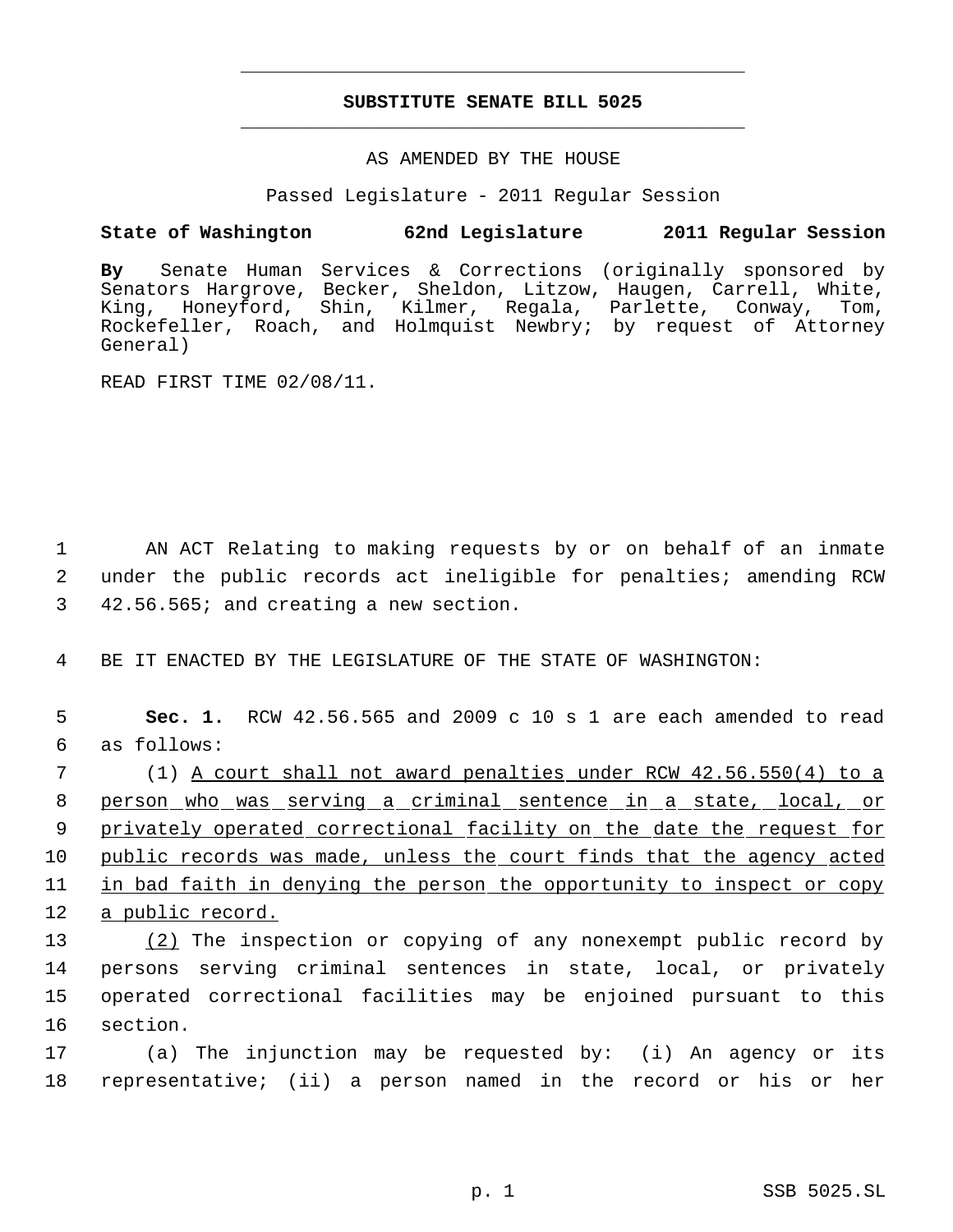representative; or (iii) a person to whom the requests specifically pertains or his or her representative.

 (b) The request must be filed in: (i) The superior court in which the movant resides; or (ii) the superior court in the county in which the record is maintained.

(c) In order to issue an injunction, the court must find that:

 (i) The request was made to harass or intimidate the agency or its employees;

 (ii) Fulfilling the request would likely threaten the security of correctional facilities;

 (iii) Fulfilling the request would likely threaten the safety or security of staff, inmates, family members of staff, family members of 13 other inmates, or any other person; or

(iv) Fulfilling the request may assist criminal activity.

15  $((+2))$   $(3)$  In deciding whether to enjoin a request under 16 subsection  $((+1))$   $(2)$  of this section, the court may consider all relevant factors including, but not limited to:

18 (a) Other requests by the requestor;

19 (b) The type of record or records sought;

 (c) Statements offered by the requestor concerning the purpose for the request;

 (d) Whether disclosure of the requested records would likely harm 23 any person or vital government interest;

 (e) Whether the request seeks a significant and burdensome number of documents;

 (f) The impact of disclosure on correctional facility security and order, the safety or security of correctional facility staff, inmates, or others; and

(g) The deterrence of criminal activity.

 $((+3))$   $(4)$  The motion proceeding described in this section shall be a summary proceeding based on affidavits or declarations, unless the court orders otherwise. Upon a showing by a preponderance of the evidence, the court may enjoin all or any part of a request or requests. Based on the evidence, the court may also enjoin, for a period of time the court deems reasonable, future requests by:

(a) The same requestor; or

 (b) An entity owned or controlled in whole or in part by the same requestor.